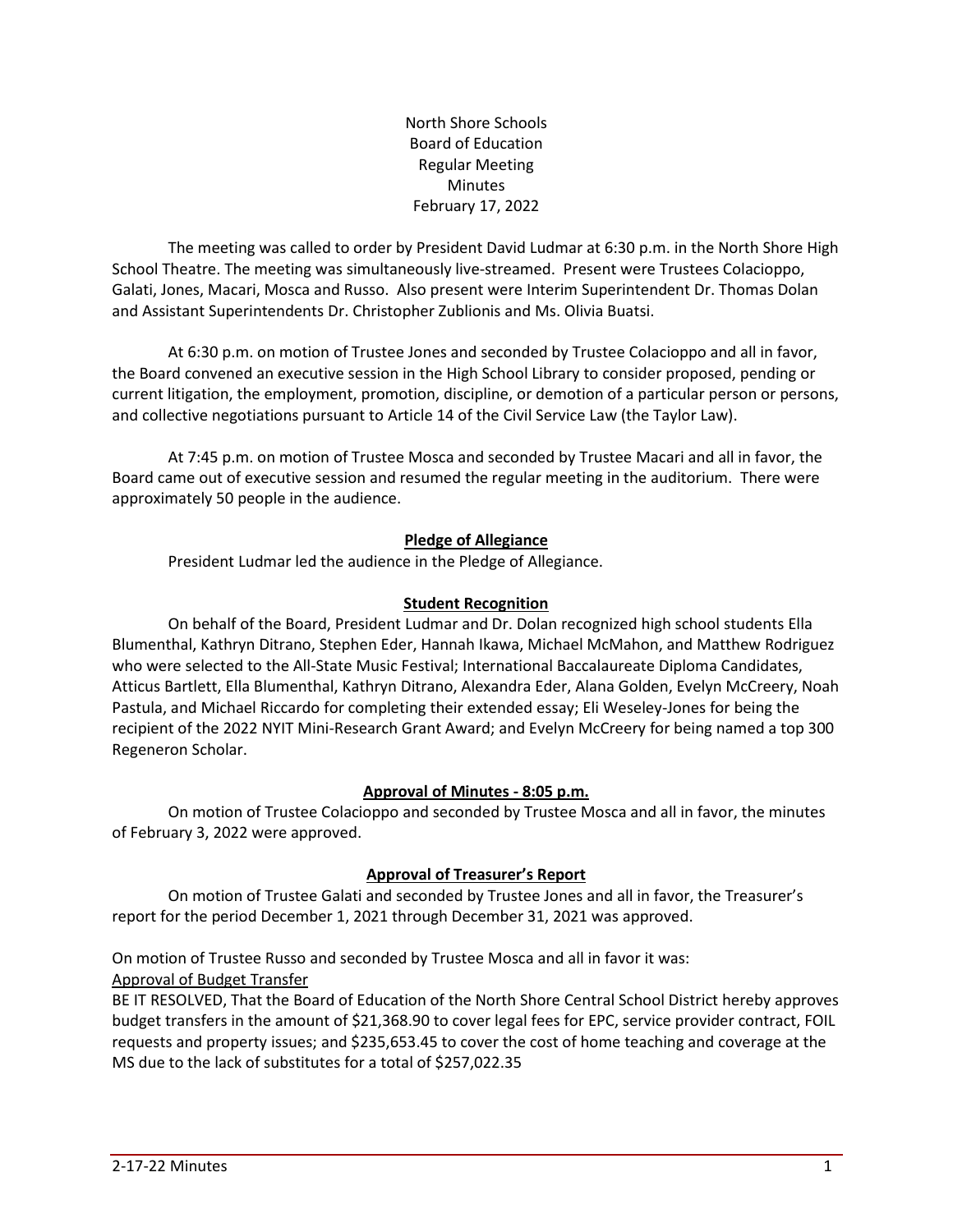### **Report of the Superintendent**

Dr. Dolan congratulated several winter athletic teams for their success this season including the men's basketball team for their first conference championship in three decades and he noted the high level of school spirit and support from students. In addition, the women's basketball team, the wrestling team and the women's track and field team also won conference championships; it was the 15<sup>th</sup> conference championship for the women's track and field team. Finally, he congratulated the cheerleading squad who competed in the National Cheerleading Competition in Florida. Dr. Dolan noted that a successful athletic program does not just happen and he commended the talented coaching staff, trainers and our Athletic Director Don Lang for his organizational efforts, as well as Don's assistant Margery Anderson.

Dr. Dolan reported that the Coalition Against Substance Abuse (CASA) sponsored a very informative program on fentanyl education earlier in the week. A panel that includes several experts, including our own Director of Counseling, Dan Doherty, informed parents of the extreme dangers associated with this dangerous substance. He thanked CASA and their leadership for serving the District so well.

Dr. Dolan reported that Parent-Teacher Conferences are scheduled for Thursday, March 10 and Friday, March 11 and said he is very pleased to report that they will be in-person as everyone feels comfortable moving forward in that direction. He thanked the Teachers' Federation for working with him on this project and moving this initiative forward. Their partnership in this, and other items, is notable and appreciated. He further noted that he plans to send out a letter with some thoughts on how we can all make these important meetings as productive as possible. He plans to be in the buildings on those days, and nights, and he looks forward to joining with others in welcoming parents back into our buildings for these vital conversations about their children, and our students.

Dr. Dolan reported that they are carefully watching the COVID news. Transmissions rates are lower and fewer cases are being reported in our schools. There is every reason to believe that the Governor will review the mask mandate that she imposed last summer. Dr. Dolan then reviewed the District's plan if the mandate is lifted:

- That the district will suspend our district-imposed mask mandate when the governor lifts hers. By suspending ours it would allow us to revert to our own mandate in the event the number of cases exploded, or some other circumstance required us to.
- That we recognize that the Governor's decision is data driven and that we rely on data as we move forward.
- That when both mandates are lifted, that we adopt a mask optional approach that will allow students and adults to choose whether to wear a protective mask.
- That we will continue social distancing as we have this year whenever possible.
- That we explain to parents who are concerned about their child's safety in a mask-optional environment ways that they can continue to be protected, including recommendations on masks and continued efforts at enhanced hygiene. We will post specific information on the types of masks that can be worn to offer the best protection and where those masks might be available.
- **■** That we recognize that it is now more important for individuals to monitor their own health and stay home if they are sick for any reason.
- That in the event the mandate is lifted (by the governor or a court action) after the school day has begun, that we will continue our mandate for the rest of that school day, and adopt an optional approach when school opens the next day.
- That we will follow the medical guidance offered us by our district physician, nursing staff, and the New York State Department of Health and that this could result in some increased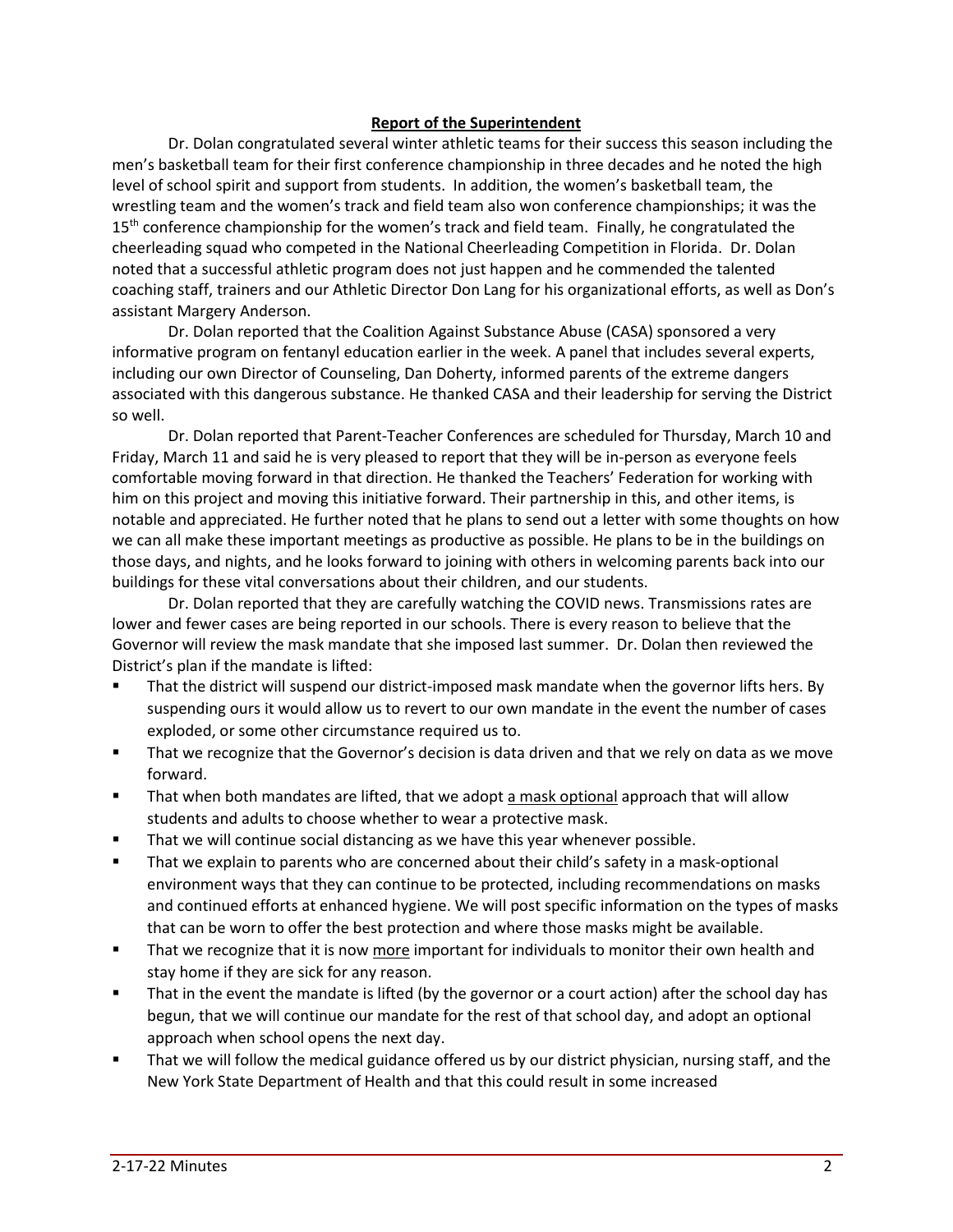isolation/quarantine procedures because those without a mask are subject to different rules. It is my hope that there will be more explicit guidance soon that will help us navigate this course.

- That parents will instruct their child on whether they are to wear a mask or not, with the understanding that teachers in the classroom cannot monitor on a moment-to-moment basis. We will remind children who come to school wearing a mask that this was how they arrived.
- That we will continue to make test kits available for home use. Our distribution procedures will continue until we exhaust our supply.
- That there will be an expectation of civility in all interactions. Mask-Bullying (in either direction) will not be accepted, and educational efforts will be made to eliminate it.
- That we monitor transmission rates carefully, continue to keep windows open and revert to outdoor education as fully as possible as soon as we are able.
- That we will report data to the community as it becomes available to us, particularly if we see an increase in transmission or positive testing.
- That we maximize our efforts to improve ventilation and the purchase of additional filters has already begun.
- That the requirement for masks on buses is federally driven and remains in effect until otherwise announced.

Dr. Dolan added that he will also try to find a way to acknowledge the chasm that exists with the district, on Long Island, in the state and in the nation on the various points of view regarding masks, and our approach to COVID. He said he hopes that we can move forward together on this topic here and recognize that the District has constantly followed the law, but as the law changes that we are able to develop solutions that meet our local needs.

In addition, Dr. Dolan will be posting a letter tomorrow morning describing our continued efforts at contact tracing. While we are not obligated by law to do so, we do feel a moral obligation to continue to alert parents when their child tests positive, and to work with them on quarantine and isolation protocols. He thanked the nurses and principals for having completed this task for the last 20 months, but now they are turning the task over to an outside agency, Horizon Health Care. Two individuals, one at the elementary level, and one at the secondary level, will become the points of contact, and an email address for each will be provided. They will be available over the February break to work with parents and will continue their service when we return. This program will be effective tomorrow at the elementary level, and at the secondary level it will begin on March 1. Much more detail will be provided in the communication.

Finally, Dr. Dolan reminded everyone to enjoy the February break but to be careful as we are still in a pandemic, and we want to return to a healthy environment in our schools. Dr. Zublionis added that we are near the two-year point of the start of the pandemic and faculty, parents and students are tired. He urged everyone to take a true winter break away from the everyday pace and stress.

## **Update on the Search for a New Superintendent**

President Ludmar gave an update on the search for a new superintendent. He reported that the search is closed, there were many applicants and School Leadership has been pre-interviewing applicants. They will be presenting a slate of semi-finalists to the Board in mid-March. The consultants conveyed to the Board that the many meetings held with the community were instrumental in creating the profile and the ad which assisted with their pool of applicants.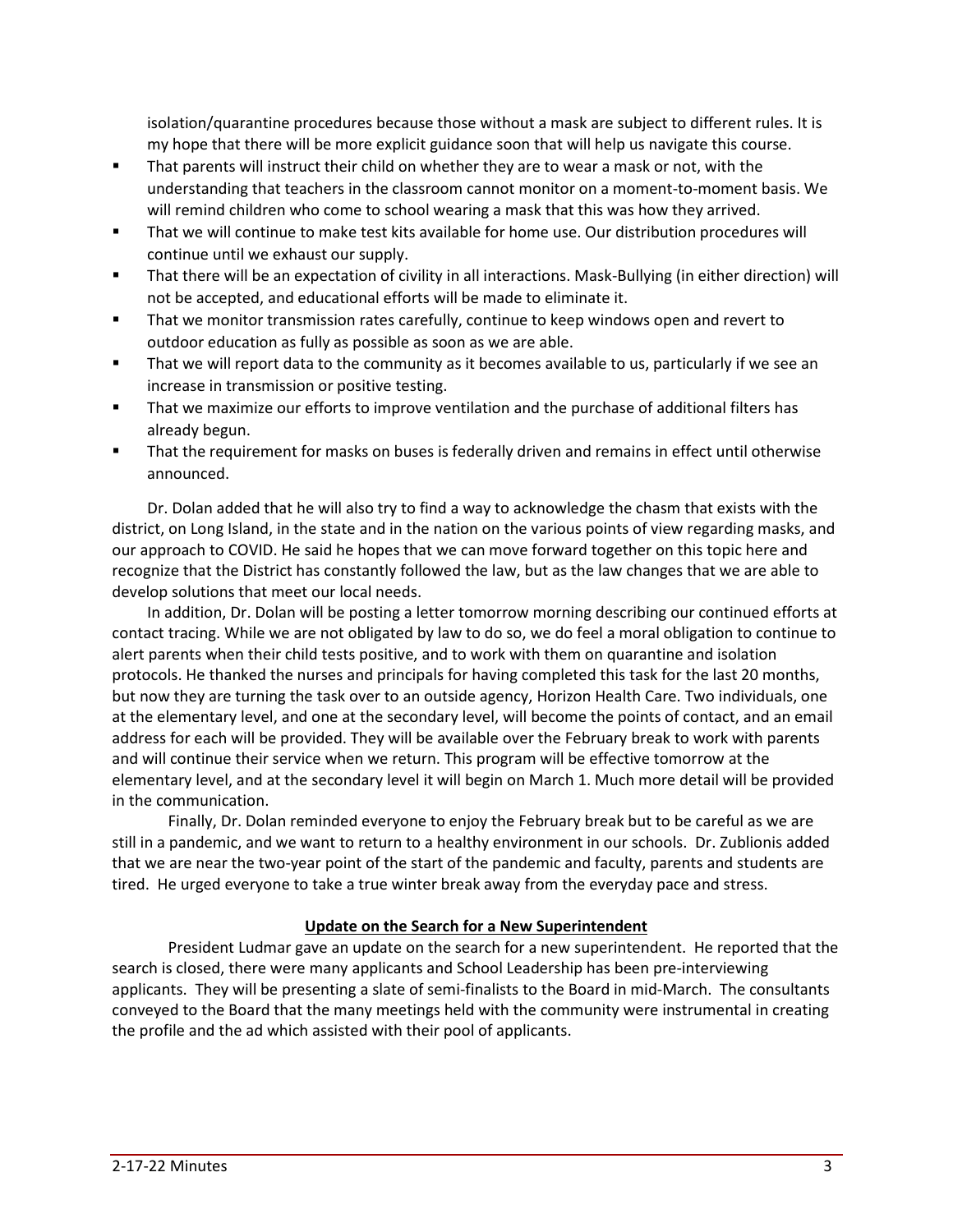### **Report from the SGO**

SGO co-presidents, Katie Ditrano and Noah Glickman, reported on events and activities at the high school. Noah congratulated the IB Diploma Candidates and musicians who were recognized at the meeting. He reported that the SGO held a celebration for Valentine's Day by holding a "Candy Gram Event". Students were able to purchase a box of candy for delivery to anyone in the school. Katie recognized many "firsts" in the school including the Cheerleading Squad competing in the Nationals in Florida, and the Chess Club advanced to the Nassau County playoffs. She also reported that the high school Latin students departed for their trip to Rome and said it is a privilege that the District provides such unique and amazing opportunities for their students. She wished everyone a great February break.

#### **Budget Review--8:20 p.m.**

Prior to reviewing the budget, Dr. Dolan gave an overview on the budget and tax levy. He also reviewed the proposal of the switch to electric buses. Dr. Dolan explained that because the District is located near a disadvantaged community we would qualify for up to \$200K in grant funding per electric bus. In addition, the NYS executive budget includes a proposal that all newly purchased school buses be zero-emission by 2027. He further explained the plan is to lease up to 6 electric buses; by swapping 6 large diesel buses. The annual budget includes \$120,000 to purchase a replacement bus; after the incentives, the electric bus would cost \$150,000, a difference of \$30,000. Dr. Dolan also explained the proposal to install an electric vehicle charging station; the cost of this is estimated to be \$603,000 (\$350,000 is proposed in the budget and \$150,000 has already been committed by Assemblyman Lavine with additional grant requests pending). Dr. Dolan further explained that the savings between running a diesel bus and an electric bus at approximately \$9,000 savings per year (fuel and maintenance costs). Dr. Dolan also explained that they anticipate the District will enter into IMAs (Intermunicipal Agreements) with neighboring schools to use the charging stations; the bus depot has already generated over \$71,000 in revenue from IMAs.

Trustee Russo asked how long diesel buses are kept in service, whether we would be looking into an option to purchase the electric buses after leasing, what the battery life is, and if it exceeds the lease how that would work. Trustee Russo also asked what happens if we do not secure grant funding. Ms. Buatsi explained that we usually keep a diesel bus in service for 12-15 years, she is looking into the option to purchase but it would depend on how we structure the lease. The battery life is 8 years and is included in the price of the bus, an extended warranty can be purchased. Regarding grant funding, Ms. Buatsi explained that we are fortunate of our location and therefore we do qualify for the funding.

Trustee Macari asked about the benefits of electric buses to students. She also asked if Ms. Buatsi anticipates more competition for funding if we decide to switch to electric buses later on. Ms. Buatsi explained that the buses are safer to drive, the quiet nature of the bus makes it easier for the driver to monitor what is going on inside the bus, there is a decrease in emissions which helps those with breathing issues. Regarding funding Ms. Buatsi explained that once this is built into the state aid formula, funding will be based on the wealth of the district, the higher the wealth, the lower the state aid. We will be applying for grant funding, and she is not sure how long that will last, once it is gone, it is gone.

President Ludmar spoke about the change in the base proportion in Class 3 (utilities) from 20.077% in 2020-21 to 17.716% in 2021-22 which was given to us by the Office of Real Property. This shifted the tax burden to Class 1 (single family homes) by almost 2%. He explained that we have FOILed information to understand why \$1.8 million went missing from that line; this is the only time a property has been completely taken off the tax rolls. He went on to explain that they have asked our lobbyist to look into it and they believe it has to do with the property previously owned by the water company being sold to the Sea Cliff Village, but they have no information on it.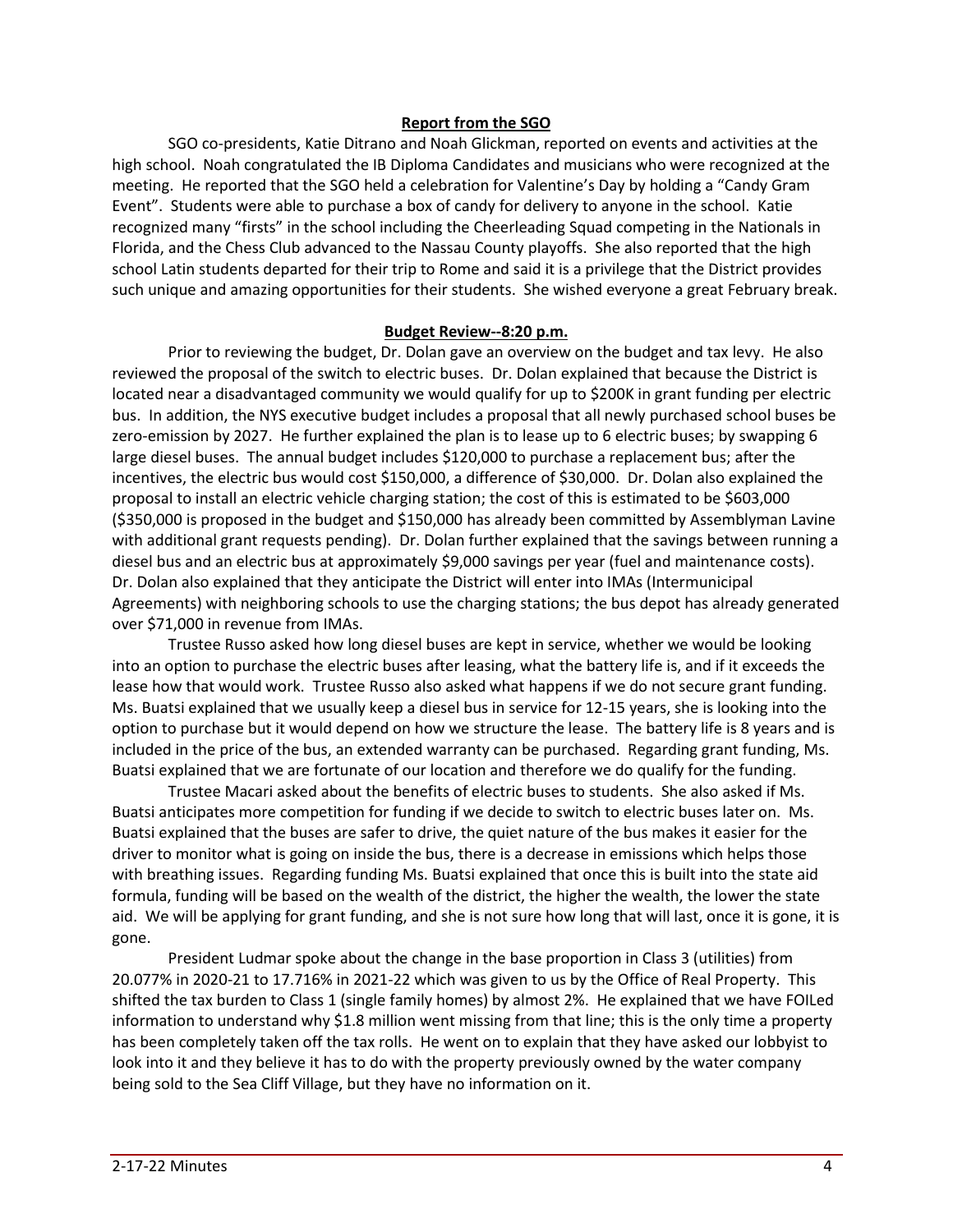#### **8:50 p.m.**

The Board reviewed the following sections of the budget: Regular Instruction; Special Education/St. Christopher; Occupational/Continuing Education; Library/Audio-Visual; Technology; Guidance & Health Services.

### Regular Instruction

Regular Instruction is the largest section of the budget and it covers the costs of direct instruction and instructional *support for the majority of North Shore students. It maintains all core instructional programs. It includes the salaries of regular classroom teachers, substitute teachers, monitors, recreation supervisors, curriculum and development work, contractual costs, equipment, supplies and textbooks. It also includes one (1) FTE (full time* equivalent) classroom teacher for enrollment growth and .4 FTE Theatre Teacher at the North Shore Middle School *and High School*.

Questions raised: the possibility of efficiencies achieved in consolidating languages and the importance to look now when students in 6<sup>th</sup> grade are making choices. Concern over staff development which is lower than it has been historically; funds for drug, alcohol and wellness speakers seems low; private and parochial textbooks examples of expenses not part of per pupil costs; concern on net decrease in textbooks, is there a plan for replacing textbooks, is there an average lifetime for hardcover textbooks. Dr. Dolan explained that he is not sure the community would endorse the elimination of a language but he and Dr. Zublionis will look into that. Regarding the reduction in staff development, Dr. Zublionis explained that a tremendous amount was needed during the hybrid year, but they have found efficiencies with title grant funds and turn-key opportunities. Funds have been moved to the counseling and curriculum codes for work with drug/alcohol/wellness program. Regarding the per pupil cost, there was a brief discussion regarding what costs are expensed for the students attending the North Shore Schools, and those costs the state requires the District to spend for resident students who attend private schools. It was noted that simply taking the total amount of the budget and dividing it by the total number of students who attend the schools in North Shore does not give an accurate cost per pupil as there are many hidden costs in the budget that are not for our students.

Regarding the decrease in the funds for textbooks, and the replacement plan for textbooks, Dr. Zublionis explained replacements are specific, have been lower, and are usually electronic.

#### Special Education

The District is required to provide all resident students with disabilities a free and appropriate public education in *the least restrictive environment to comply with each student's IEP (Individual Education Plan). The budget supports the salaries of all special education teachers, speech and language pathologists, occupational therapists,* teacher assistants and teacher aides as well as tuition for students placed outside the District and resources to *comply with the IEPs of these students. The 2022-23 budget proposal includes the following staffing increase: one* (1) new ICT teacher at Glen Head School to split the rising  $5^{th}$  grade class if the current enrollment is exceeded; a .4FTE ILC teacher at the North Shore High School due to the expansion of the ILC program for grades 9 and 10. Questions raised were concerns about the decrease in staff development, specifically to ensure up-todate testing is being used and psychologists are trained in the new editions of tests; the fluctuation of the home teaching line; the overall decrease in the special education budget but an increase in special education referrals; the decrease in private school tuition. Ms. Buatsi explained that the budget is looked at carefully with the Director. The IDEA grants supplement the staff development line and the 19/20 and 20/21 expenditures is in line with what is being budgeted. Ms. Buatsi explained that due to the pandemic the home teaching line has been increased over the last couple of years, and due to the uncertainties of the pandemic, that line needs to remain where it is. Finally, she explained that she and the Director analyze the needs of each and every student and the budget reflects this. Private school tuition is a combination of fewer students attending private schools or the program cost which is set by the state.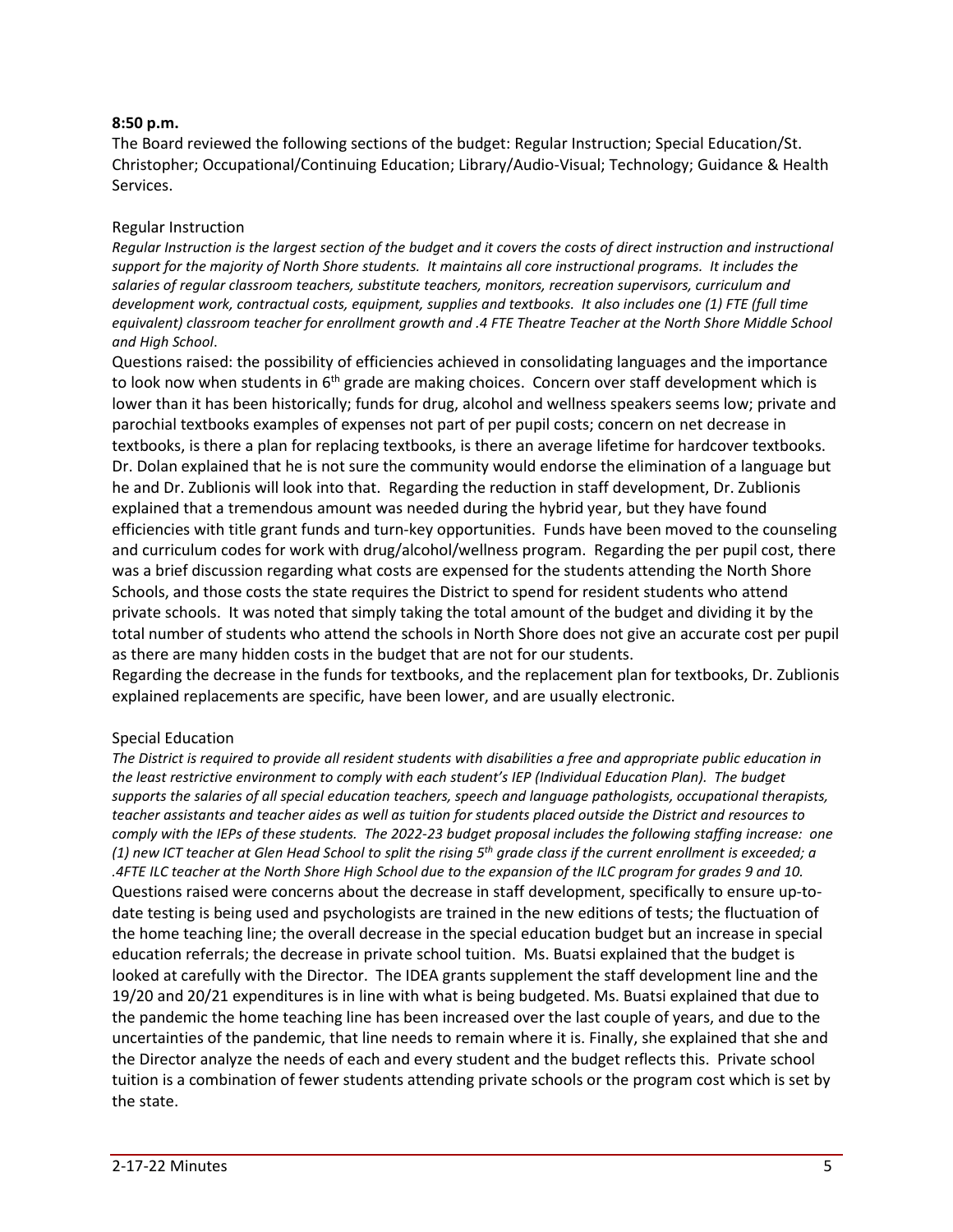### St. Christopher

The North Shore School District is responsible for the education and transportation of up to six (6) school aged *children placed at the St Christopher Ottile (SCO) Residential Facility located within the District's geographic boundaries. There are currently 4 students attending BOCES programs and a private school. All costs incurred by North Shore are reimbursed by the students' home Districts.*

#### Occupational/Continuing Ed

*This budget covers tuition for vocational education, evening adult educational programs and the cost of summer* remedial programs for high school students. It is anticipated that (33)  $11^{th}$  and  $12^{th}$  graders will enroll in vocational programs in the 2022-23 school year. It is also anticipated that 5 students will enroll in the Long Island High School *for the Arts. The North Shore Schools Adult Education Department provides a variety of educational opportunities to residents including musical groups, and exercise classes.*

It was noted that the continuing education program is offset by revenue

#### Library/Audio Visual

The Library and Audio Visual budget supports the library program including library books, online databases, video *conferencing software audio visual support for large groups including parents and Board of Education meetings. It* also includes the budget to loan Library materials to the Greenvale School which is located within the North Shore School District. The State reimburses the District for the cost of the Library loan program. Each School District in NYS is allotted a maximum of \$6.25 multiplied by the number of pupils attending both public and private schools *within the school district boundaries. The Greenvale School is the only private school located within the North Shore School District.*

Trustee Jones noted that the library budget has seen the impact of the tax cap. Over the last five years there has been a significant decrease in the budget for library books as well as the elimination of the clerical position in each school library. She noted this is how the Board has been making calculated choices of where funds go.

#### Technology

*The Technology budget supports 1 Director of Technology, 2 computer technicians, 4 computer aides, 1 secretary, and 3 outsourced computer technicians. Nassau BOCES provides network engineering support. Student management system, instructional, financial and cafeteria point of sale system software, are all hosted offsite. The* budget includes plans to continue to enhance cloud data backup services, replace aging chrome books on a rolling *basis and start phase II installation smart panels.* 

It was noted that the narrative explains how the District maintains the value of our inventory, the cycle of replacement and the emphasis of student information with savings for the future and how to leverage our investments for the future.

President Ludmar asked for an update on the switch to *Infinite Campus,* the new student management data system. Dr. Zublionis explained that there was a learning curve but a lot of training was provided to staff and now they are in a good place. He feels this system is helping to solve some of the problems they couldn't with PowerSchool, the previous system.

#### Guidance/Health

*The Other Instruction budget supports attendance, guidance and health departments. The attendance budget covers half of the salary of the District Registrar and expenditure for residency searches. Guidance counselors, school social workers and psychologists work closely with students to develop both academic, career and social emotional skills. The social and emotional needs of students are more important than ever, and the budget supports the continued expansion of the partnership with Family and Children's Association and the Long Island Council on Alcoholism and Drug Dependence-student assistance program. The health budget covers the salaries of 8.6 full time nurses. The health budget also includes Medical Director services, new employee physicals. .5FTE clerical support, substitute nurses, reimbursement for health services for resident students attending private and parochial schools.*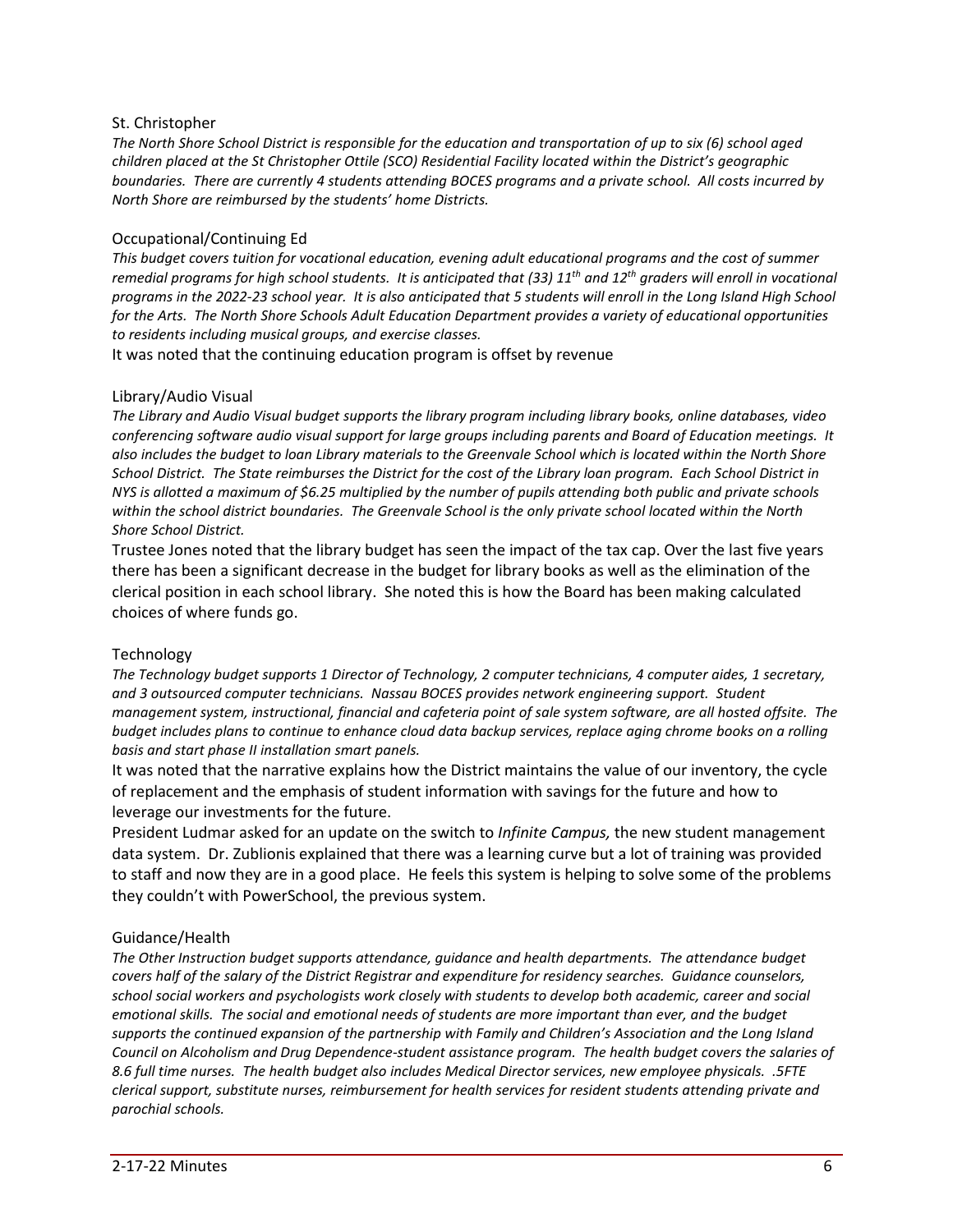Questions raised were on the decrease in the attendance office and the amount budgeted for a SEL consultant and a possible partnership with Northwell. Regarding the decrease in the attendance office, Ms. Buatsi explained that there was a clerical position not replaced after the employee retired last year. Dr. Zublionis explained the amount budgeted for a SEL consultant is for parent and teacher training and advising on a task force for student avoidance, and professional development for teachers. He further explained that a partnership with Northwell, which other districts participate in, is more of a standardized one size fits all approach.

Trustee Colacioppo raised an issue regarding Co-Curricular Athletics, in particular how often uniforms are replaced for the athletes. She has heard of students wearing old uniforms that are not the right size.

## **10:00 p.m.**

Prior to approval, President Ludmar noted that the Board will be accepting the resignation for retirement purposes of Assistant Superintendent for Business, Olivia Buatsi. President Ludmar read a brief statement: "*In reading [your letter], I was once again struck by the immense impact you have had on thousands of North Shore students and their families. Thank you for penning such a heartfelt letter. You certainly "found the money." But you brought plenty of vision to the table, too, always prioritizing* children at the top of all considerations. I know this from being in business, that it's a rare ability to be able to focus on the numbers while also understanding the real implication of those numbers – and why we add them up. After over twenty years of service to the district, I accept your resignation begrudgingly - because you still have much to give - but with a huge amount of appreciation at what you've given and happiness that you have made this decision on your terms, at the time that's right for you and your family. Thank you for everything, Olivia. I love working with you, and I am going to miss you. I'm glad we have one more budget season and several more months to work together!! It's important to let the community know that we will find someone to fill this role, and that the show must always go on. This *Board will never waver from its commitment to being the "Gold Standard" of school accounting and* finance, as our auditors have told us we are for years and years... it's also fair to say that you are leaving *some seriously big shoes to fill, Olivia. On behalf of the community, thank you."* All in attendance gave Ms. Buatsi a tremendous standing ovation.

On motion of Trustee Galati and seconded by Trustee Jones and all in favor, it was: Personnel

# *Resignation for Retirement Purposes - Administration*

BE IT RESOLVED, That the Board of Education of the North Shore Central School District hereby accepts the resignation for retirement purposes for Olivia T. Buatsi, Assistant Superintendent for Business, effective June 30, 2022

## *Increment for Advanced Study - Certified*

BE IT RESOLVED, That the Board of Education of the North Shore Central School District hereby approves an increment for advanced study for Christopher Gill, Social Studies, from Step 12 of the MA+30 salary schedule to Step 12 of the MA+45 salary schedule, effective September 1, 2021

# *Leave of Absence - Certified*

BE IT RESOLVED, That the Board of Education of the North Shore Central School District hereby approves a leave of absence for Kimberly Pastuch, Special Education, effective September 1, 2022 through June 30, 2023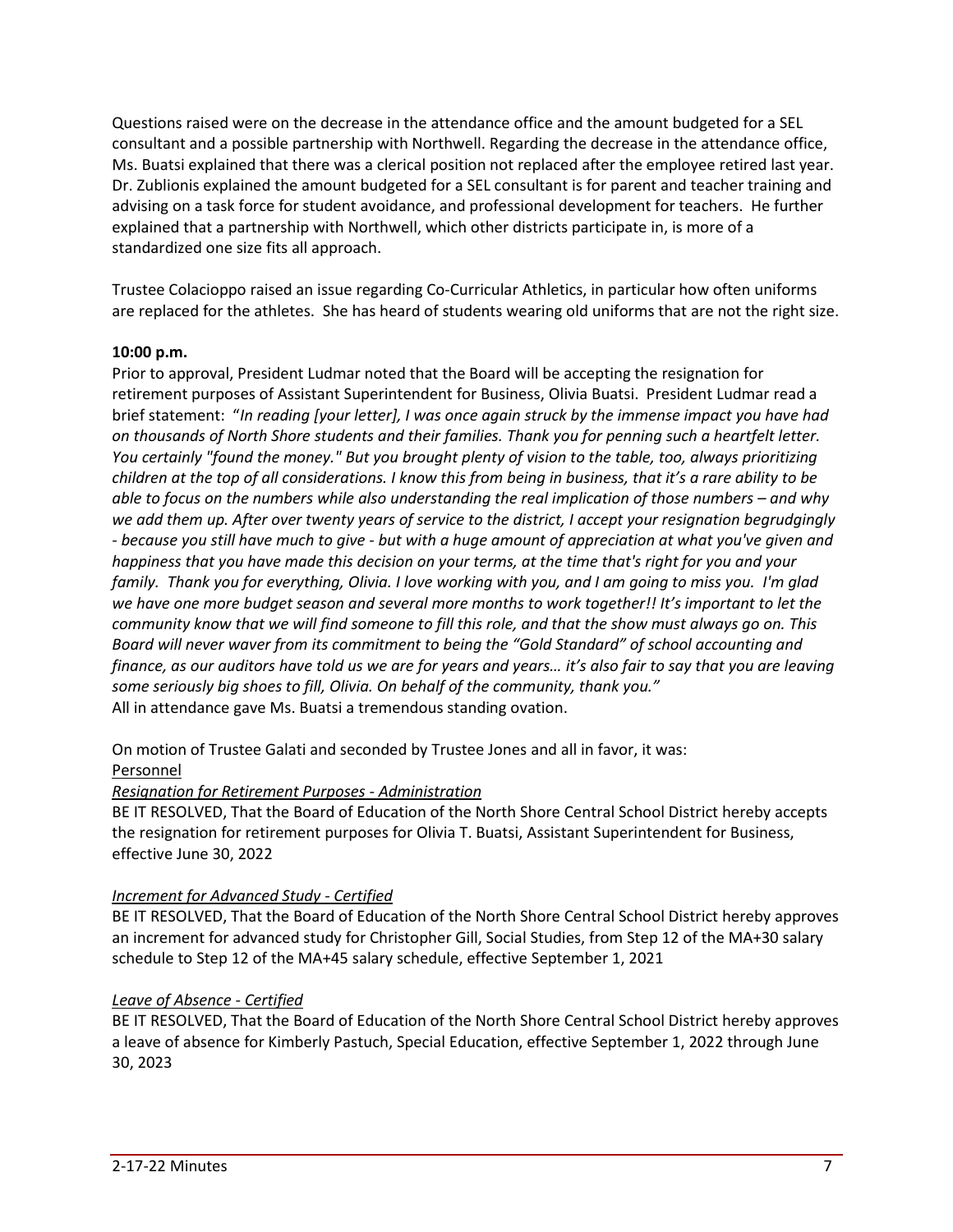## *Family Medical Leave*

BE IT HEREBY RESOLVED that the Board of Education of the North Shore Central School District Approve an unpaid Family and Medical Leave Act ("FMLA") leave of absence for a period of Twelve (12) weeks that will run concurrently with any available paid leave, for employee, Nicole Esposito, Teacher, that includes the period December 2, 2021 through March 10, 2022

BE IT HEREBY RESOLVED that the Board of Education of the North Shore Central School District Approve an unpaid Family and Medical Leave Act ("FMLA") leave of absence for a period of Twelve (12) weeks that will run concurrently with any available paid leave, for employee, Audra Boyle, Teacher, that includes the period December 6, 2021 through March 17, 2022

BE IT HEREBY RESOLVED that the Board of Education of the North Shore Central School District Approve an unpaid Family and Medical Leave Act ("FMLA") leave of absence for a period of Twelve (12) weeks that will run concurrently with any available paid leave, for employee, Sarah Stevens, Teacher, that includes the period January 3, 2022 through April 1, 2022

BE IT HEREBY RESOLVED that the Board of Education of the North Shore Central School District Approve an unpaid Family and Medical Leave Act ("FMLA") leave of absence for a period of Twelve (12) weeks that will run concurrently with any available paid leave, for employee, Christine Volk, Teacher, that includes the period January 3, 2022 through April 1, 2022

BE IT HEREBY RESOLVED that the Board of Education of the North Shore Central School District Approve an unpaid Family and Medical Leave Act ("FMLA") leave of absence for a period of Twelve (12) weeks that will run concurrently with any available paid leave, for employee, Emily Whelan, Teacher, that includes the period February 7, 2022 through May 13, 2022

BE IT HEREBY RESOLVED that the Board of Education of the North Shore Central School District Approve an unpaid Family and Medical Leave Act ("FMLA") leave of absence for a period of Twelve (12) weeks that will run concurrently with any available paid leave, for employee, Tina Whyte, Teacher, that includes the period February 9, 2022 through May 18, 2022

## *Regular Substitute (Leave Replacement) Appointments - Certified*

BE IT RESOLVED that the Board of Education of the North Shore Central School District hereby approves a regular substitute (leave replacement) appointment for Nicholas Rusinyak, Social Studies on Step 2 of the BA salary schedule, effective February 14, 2022 through June 30, 2022

BE IT RESOLVED that the Board of Education of the North Shore Central School District hereby approves a regular substitute (leave replacement) appointment for Matthew Boniberger, Special Education on Step 1 of the BA+15 salary schedule, effective February 18, 2022 through June 30, 2022

BE IT RESOLVED that the Board of Education of the North Shore Central School District hereby approves a regular substitute (leave replacement) appointment for Jenna Politoski, Teaching Assistant, on Step 1 of the Level II Teaching Assistant salary schedule, effective February 18, 2022 through March 3, 2022

BE IT RESOLVED that the Board of Education of the North Shore Central School District hereby approves a regular substitute (leave replacement) appointment for Katherine Boehm, Elementary, on Step 3 of the MA salary schedule, effective February 18, 2022 through March 3, 2022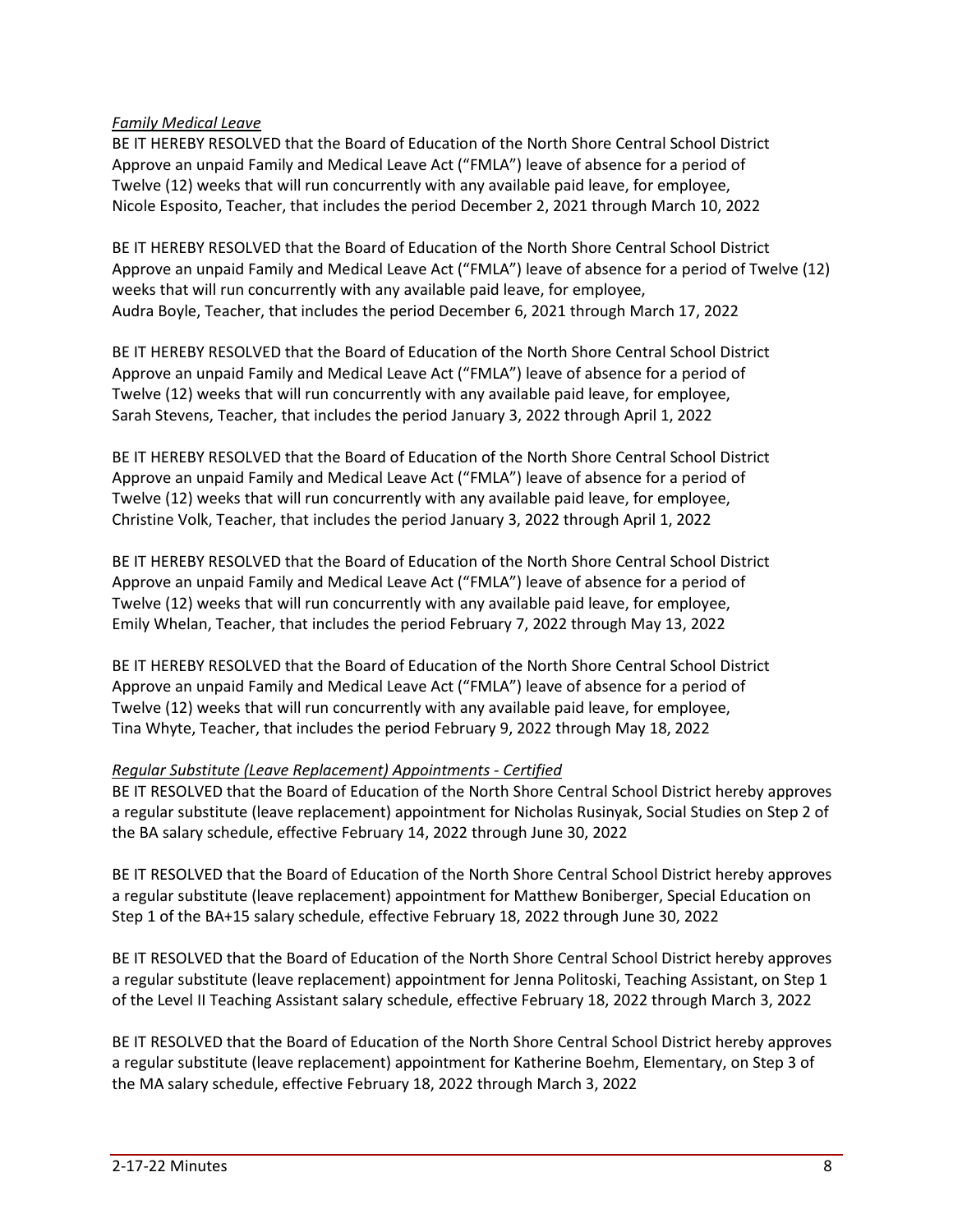BE IT RESOLVED that the Board of Education of the North Shore Central School District hereby approves a regular substitute (leave replacement) appointment for Carol Speranza, Special Education on Step 10 of the MA salary schedule, effective February 18, 2022 through March 3, 2022

BE IT RESOLVED, That the Board of Education of the North Shore Central School District hereby approves a regular substitute (leave replacement) appointment for Nick Pandolfi, Special Education, on Step 1 of the BA salary schedule, effective February 18, 2022 through March 3, 2022

BE IT RESOLVED that the Board of Education of the North Shore Central School District hereby approves a regular substitute (leave replacement) appointment for Tara DiBernardo, Physical Education, on Step 3 of the MA salary schedule, effective February 18, 2022 through March 3, 2022

BE IT RESOLVED, that the Board of Education of the North Shore Central School District hereby approves a regular substitute (leave replacement) appointment for Russell Johann, Elementary, on Step 2 of the MA salary schedule, effective February 14, 2022 through March 3, 2022

## *Resignation - Non-Certified*

BE IT RESOLVED, That the Board of Education of the North Shore Central 0School District hereby accepts the resignation of Kelly Harvey Butler, Teacher Aide, effective February 11, 2022

## *Appointment of Hofstra Intern*

BE IT RESOLVED, That the Board of Education of the North Shore Central School District hereby appoints Julia LiVigni, Hofstra Intern, as per the partnership agreement with Hofstra University approved by the Board on September 2, 2021, effective February 2, 2022 through May 31, 2022, at a stipend of \$8,500

## *Approval of Teacher Overage*

BE IT RESOLVED, That the Board of Education of the North Shore Central School District hereby approves a .2 overage for PJ Como, Special Education, effective February 28, 2022 through June 18, 2022

## *Approval of Additions to the Per Diem Substitute List*

BE IT RESOLVED, That the Board of Education of the North Shore Central School District hereby approves the addition of Tanya Potter, Teacher Substitute to the list of per diem substitutes

## *Approval of Extra-Curricular Coaches*

BE IT RESOLVED, That the Board of Education of the North Shore Central School District hereby approves the following extra-curricular activity coaches:

| <b>Middle School</b> | Step |                                      | Step |
|----------------------|------|--------------------------------------|------|
| Baseball             |      | Girls Lacrosse                       |      |
| Philip Como          | 2    | <b>Kelly Huggins</b>                 | 2    |
| <b>Ryan Shanks</b>   | 1    | Ariel O'Shea                         | 2    |
| Andrew Siegel        | 2    | <b>Boys &amp; Girls Spring Track</b> |      |
| Boys Lacrosse        |      | Keith Freund                         | 2    |
| Anthony Facchini     | 2    | Nicole Larkin                        | 2    |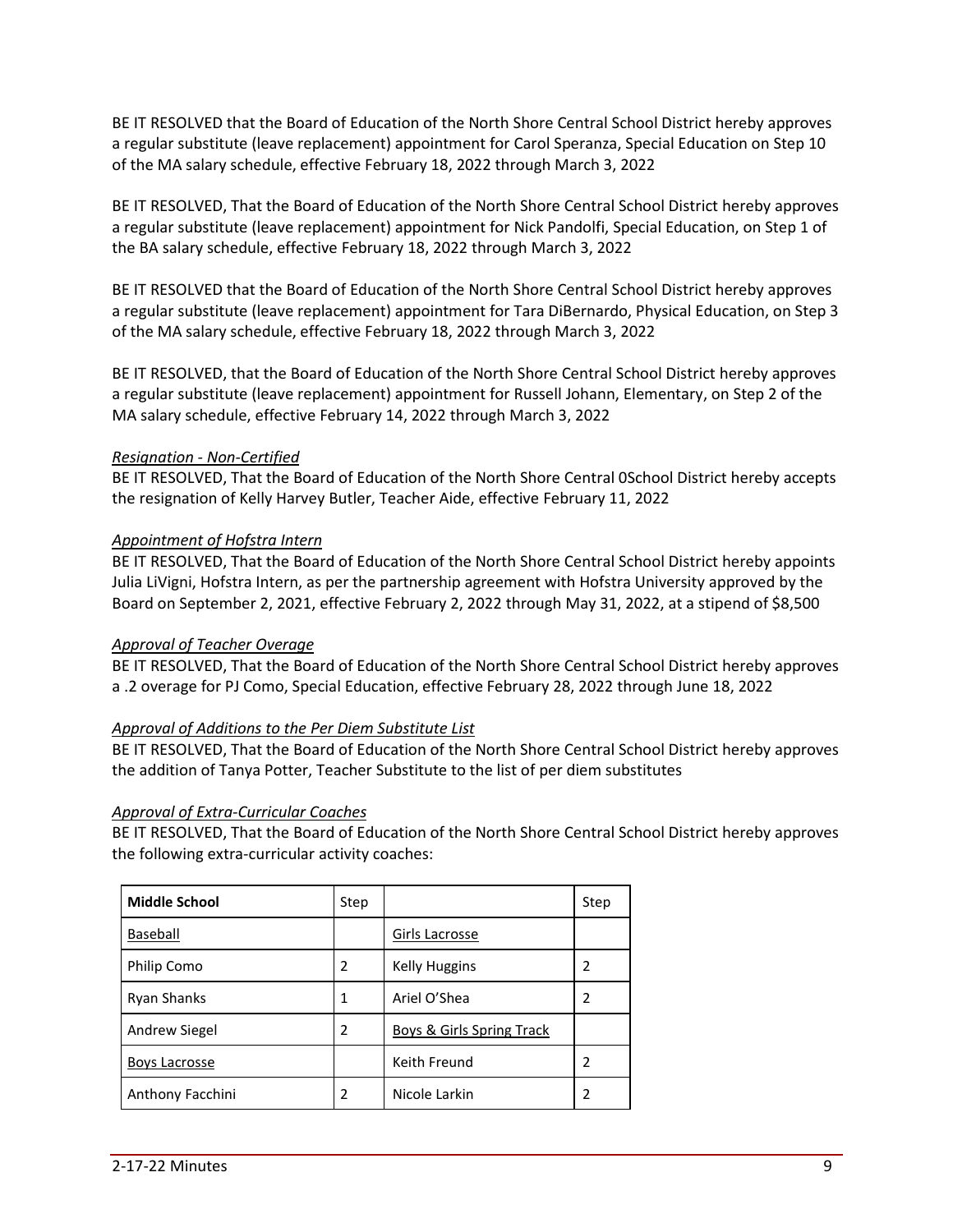| Softball      | Gymnastics       |  |
|---------------|------------------|--|
| John Jackson  | Cassandra Amava  |  |
| Lisa Johanson | Melissa Vassallo |  |
| Keith Slack   |                  |  |

On motion of Trustee Russo and seconded by Trustee Galati and all in favor, it was; Approval of a Memorandum of Agreement Between the North Shore Central School District and the North Shore Administrators Association

BE IT HEREBY RESOLVED THAT the Board of Education of the North Shore Central School District approves the terms of the Memorandum of Agreement dated February 8, 2022 between the District and the North Shore Administrators Association regarding the terms and conditions of employment for the members of the administrators' bargaining unit; and

BE IT FURTHER RESOLVED that the Superintendent of Schools is authorized to execute the resulting collective bargaining agreement on behalf of the Board.

## **Comments from the Public**

Lisa Vizza, Glen Head, congratulated Ms. Buatsi on her retirement and praised her for her many years of dedicated service to the District.

Kevin McKenna, independent journalist said he attends many school board meetings in Nassau County and posts information on the website nynews.com. He complimented the Board on the way they hold their meetings and said they have good debate and discussion and they are a role model for some of the schools on Long Island.

Paul Puskuldjian, Glen Head, asked for an accounting of what the school district did with the \$750,000 in COVID relief aid that they received. Dr. Zublionis explained that there was an initial budget that the District was required to complete in order to receive this aid and that is posted online. He went on to say, like many districts, this was used to support a summer program for learning loss. Our summer program serviced over 1,000 students who received math and reading services as well as other services. Ms. Buatsi added that the state requires us to account for those funds in the special aid "F" fund that is why it is not found in the budget. Dr. Zublionis said it is under "CRSA" funds but if more information is needed, they can provide that.

Gabrielle Mannuzza, Glenwood Landing, asked about Dr. Dolan's statement that when New York State revokes the mask mandate, North Shore would still reserve the right to impose a mask mandate. Dr. Dolan responded that when North Shore reopened, they were required to have a reopening plan in place. His recommendation is that we suspend the mask mandate when the governor suspends it, but to keep our plan in place so if the numbers go through the roof we are able to use our plan. He went on to say, we don't anticipate this happening, but in the interest of public health it is important to have that option. President Ludmar added that he realizes many do not have trust in the system, and he ensured everyone this will not be a yo-yo effect it will only be in extreme situations, but we do want to be prepared.

Samantha Greig, Glen Head, said if the Governor suspends the mask mandate, the Nassau County Executive's executive order would leave it up to the parents, therefore she does not believe the Board would have the authority to make that decision concerning masks.

Roger Friedman, Sea Cliff, thanked the Board for serving, especially over the last 2 years and said he appreciates the way they review the budget going line by line. Regarding the discussion of cost per student, he noted that when we start comparing ourselves to other districts we need to ask whether we are satisfied with the level and quality of education at North Shore. He went on to say North Shore is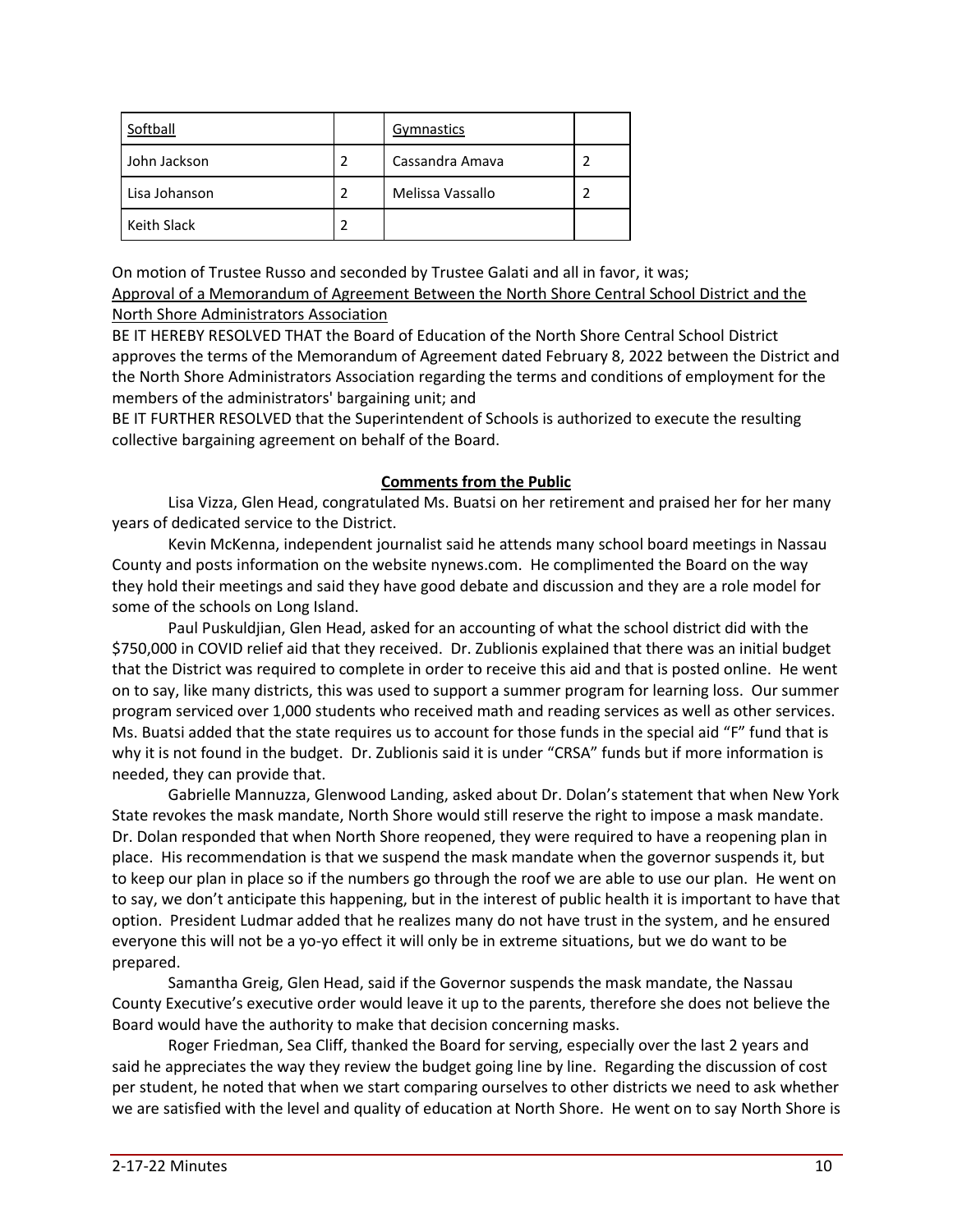a high-ranking school District with Blue Ribbon schools. He further asked what type of cuts would happen if \$15 million dollars would need to be cut from the budget. Finally, he thanked Ms. Buatsi for her hard work and dedication to the students of the District.

Kelly Arena, Glen Head, she has children in the high school, middle school and elementary school. She said she does not feel the District policies are consistent and asked where she can find the policies. She explained that her daughter had snack outside in 32-degree weather, her son's ski trip was canceled in January due to COVID but her daughter went to Boston on a track meet and now there is a planned talent event in the Spring that may not be permitted to be held indoors. She suggested the Board should have policies of what is and is not allowed. Dr. Dolan explained that all of the District policies are found on-line, however the District has been following DOH guidelines regarding COVID. He will follow-up on these questions.

## **10:25 pm**

On motion of Trustee Macari and seconded by Trustee Mosca and all in favor, it was: Approval of Pit Musicians for High School Musical

BE IT RESOLVED, That the Board of Education of the North Shore Central School District hereby approves Lisa Polito (Violin) as a pit musician for the high school musical, at a rate of \$100/rehearsal and \$150/performance

On motion of Trustee Colacioppo and seconded by Trustee Mosca and all in favor, it was: Approval of Community Education Spring 2022 Instructors

BE IT RESOLVED, That the Board of Education of the North Shore Central School District hereby approves the Spring 2022 Instructors for Community Education as per the attached list:

Prior to approval, Dr. Dolan explained that the original calendar approved by the Board had students and staff returning after the Holiday break on January 2<sup>nd</sup>. However, he was informed that if January 1 (New Year's Day) falls on a Sunday, the federal holiday is celebrated on January 2<sup>nd</sup>. Therefore, school will be closed on January 2<sup>nd</sup> instead of December 23<sup>rd</sup>.

On motion of Trustee Mosca and seconded by Trustee Galati and all in favor, it was:

Approval of Revised 2022-2023 School Calendar

BE IT RESOLVED, That the Board of Education of the North Shore Central School District hereby approves the revised 2022-2023 school calendar

The Board decided to act simultaneously on action items 17 & 18

On motion of Trustee Russo and seconded by Trustee Jones and all in favor, it was:

Approval to Dispose of Inventory

BE IT RESOLVED, That the Board of Education of the North Shore Central School District hereby approves of the disposal of the following inventory items:

- High School
- 1 Computer
- 3 Smartboards
- 5 Projectors

Acceptance of a Donation from the New York Islanders

BE IT RESOLVED, That the Board of Education of the North Shore Central School District hereby accepts a donation from the New York Islanders to the North Shore CSD Physical Education Department of Floorball Equipment valued at over \$1,500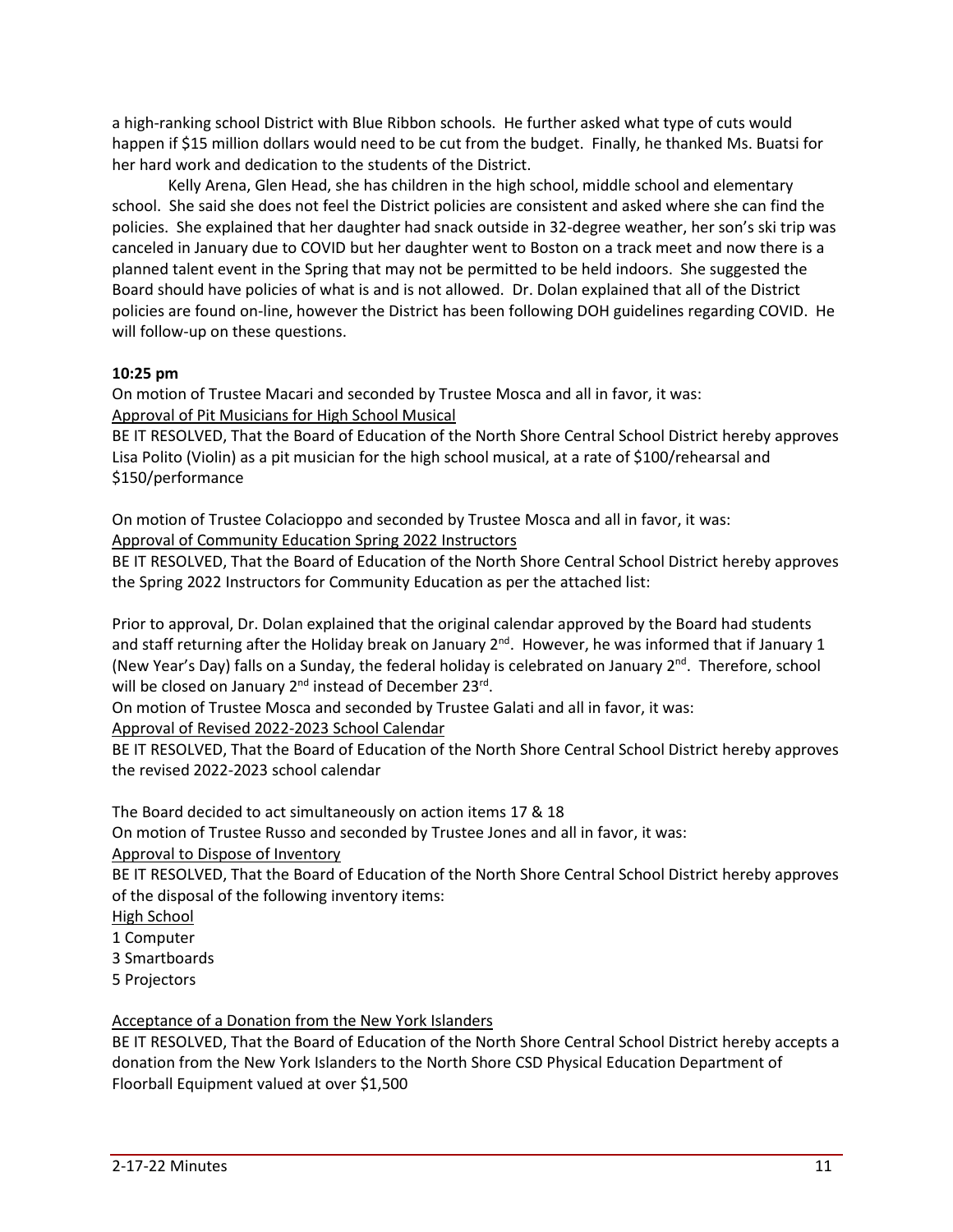# Acceptance of a Donation from the Viking Foundation

BE IT RESOLVED, That the Board of Education of the North Shore Central School District hereby accepts a donation in the amount of \$8,121.71 from the Viking Foundation for teachers at North Shore Middle School, Glen Head School, Glenwood Landing School and Sea Cliff School to purchase supplies to support Mathematics and STEAM as outlined in innovation grant applications

On motion of Trustee Russo and seconded by Trustee Macari and all in favor, it was:

Approval of an Agreement between the North Shore CSD and Dr. Lynn Hugger

BE IT RESOLVED, That the Board of Education of the North Shore Central School District hereby approves an Agreement between the School District and Dr. Lynn Hugger to provide psychological evaluations and classroom observations in connection with student IEPs, as per the terms and conditions set forth in the attached agreement, effective January 31, 2022 through June 30, 2022; and

BE IT FURTHER RESOLVED, that the Board of Education hereby authorizes the President of the Board of Education to execute the necessary documents to effectuate said Agreement on behalf of the Board of Education

## Approval of an Agreement between the North Shore CSD and Laurie Nadler

BE IT RESOLVED, That the Board of Education of the North Shore Central School District hereby approves an Agreement between the School District and Laurie Nadler to provide vision services to students with disabilities, as per the terms and conditions set forth in the attached agreement, effective January 31, 2022 through June 30, 2022; and

BE IT FURTHER RESOLVED, that the Board of Education hereby authorizes the President of the Board of Education to execute the necessary documents to effectuate said Agreement on behalf of the Board of Education

On motion of Trustee Mosca and seconded by Trustee Galati and all in favor, it was: Approval of an Agreement between the North Shore CSD and Oyster Bay-East Norwich CSD BE IT RESOLVED, That the Board of Education of the North Shore Central School District hereby approves an Agreement with the Oyster Bay-East Norwich CSD to provide individualized instruction to resident students in accordance with the IEP at the tuition rate set by the New York State Commissioner of Education, effective July 1, 2021 through June 30, 2022; and

BE IT FURTHER RESOLVED, BE IT FURTHER RESOLVED, that the Board of Education hereby authorizes the President of the Board of Education to execute the necessary documents to effectuate said Agreement on behalf of the Board of Education.

On motion of Trustee Colacioppo and seconded by Trustee Mosca and all in favor, it was: Approval of IEPs

BE IT RESOLVED, That the Board of Education of the North Shore Central School District hereby approves special education services (IEPs) as recommended by the Committee on Special Education (CSE)

# On motion of Trustee Galati and seconded by Trustee Mosca and all in favor, it was:

Approval of Health Services Agreement with West Islip School District

BE IT RESOLVED That the Board of Education of the North Shore Central School District hereby enters into a contract for Health Services with the West Islip School District for 1 student residing within the North Shore School District and attending non-public schools within the West Islip School District for the 2021-2022 school year at a cost of \$985.94 per student as provided under the Education Law of the State of New York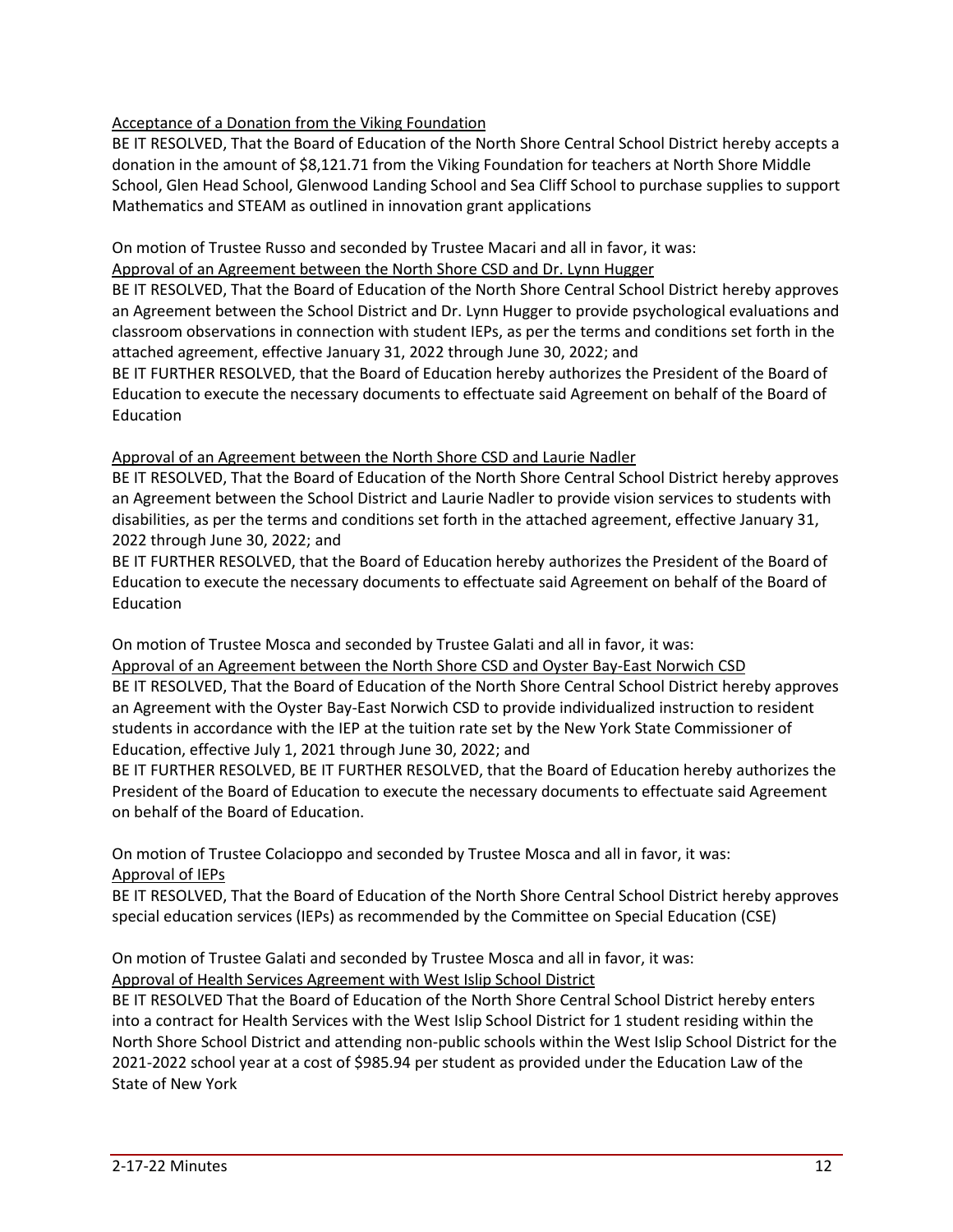## Approval of Health Services Agreement with Hicksville Union Free School District

BE IT RESOLVED That the Board of Education of the North Shore Central School District hereby enters into a contract for Health Services with the Hicksville Union Free School District for 6 students residing within the North Shore School District and attending non-public schools within the Hicksville Union Free School District for the 2021-2022 school year at a cost of \$940.07 per student as provided under the Education Law of the State of New York

## On motion of Trustee Mosca and seconded by Trustee Galati and all in favor, it was: Approval of Resolution to Approve Transportation

WHEREAS, Education Law 305(14)(g) authorizes the North Shore Central School District ("District") to enter into a piggyback contract with another school district that transports students pursuant to a contract with a private transportation contractor; and

WHEREAS, the Board of Education of the Roslyn Union Free School District ("Roslyn") has entered into a transportation Contract dated January 26, 2022, with Everywhere Transportation, Inc.; and WHEREAS, a certain District student is eligible for transportation to a location outside the District that is serviced by Everywhere Transportation, Inc., for Roslyn students, and such route is set forth in Attachment "A";

NOW, THEREFORE, BE IT RESOLVED, that the District hereby approves a piggyback contract with Roslyn in which Everywhere Transportation, Inc., which would provide transportation covered under the route set forth in Attachment "A" under the same terms and conditions of the Contract for the duration of the 2021-2022 school year subject to a formal resolution by the Board of Education of Roslyn; and BE IT FURTHER RESOLVED, that the Board of Education hereby authorizes the President of the Board of Education to execute the necessary documents to effectuate said Agreement on behalf of the Board of Education

## **Old Business 10:30 p.m.**

Trustee Russo said she was contacted by a parent who was concerned about a survey that went out to middle school students which asked questions about gender and sexual orientation. Trustee Russo noted that the Board was only aware of the Challenge Success survey and that the point of that survey was to determine student engagement. She wondered if there could be a discussion with parents once a survey is completed. Dr. Zublionis explained there were identity-based questions on the survey to capture how students feel and to ascertain if there are groups of students who lack engagement. He said it is important to react to that and this ties into the District's goal of engagement. He further explained that a description of the survey was sent to parents which included an opt-out form. Trustee Russo suggested a debriefing with students after the surveys are administered to see what they thought about the survey and to determine if it achieved what we were hoping it would, so there is no misinterpretation. Dr. Zublionis explained that the administrative team has been speaking about this to ensure questions are measuring what they are intending. He further explained that they agree interviews are helpful and talking to students is the best data to act on. Further, they are working on developing their own survey to give more frequently and to obtain better information.

Trustee Russo asked how parents can be more involved in how curriculum is developed and selected. In addition, the types of books and speakers that are selected, what subjects they will be speaking on and what type of notice we give to parents in this regard. Dr. Zublionis explained that these decisions are made by the educators. The Board policies are set up that way under the direction of the Superintendent and the Board. Although these subjects are discussed in the Teaching and Learning Committee, that committee is not for curriculum adoption, it is to solicit information. The committees discuss engagement, school experience, positive relationships. Formal adoption of curriculum and textbooks follow the policies of the Board and recommendation from the Superintendent. Trustee